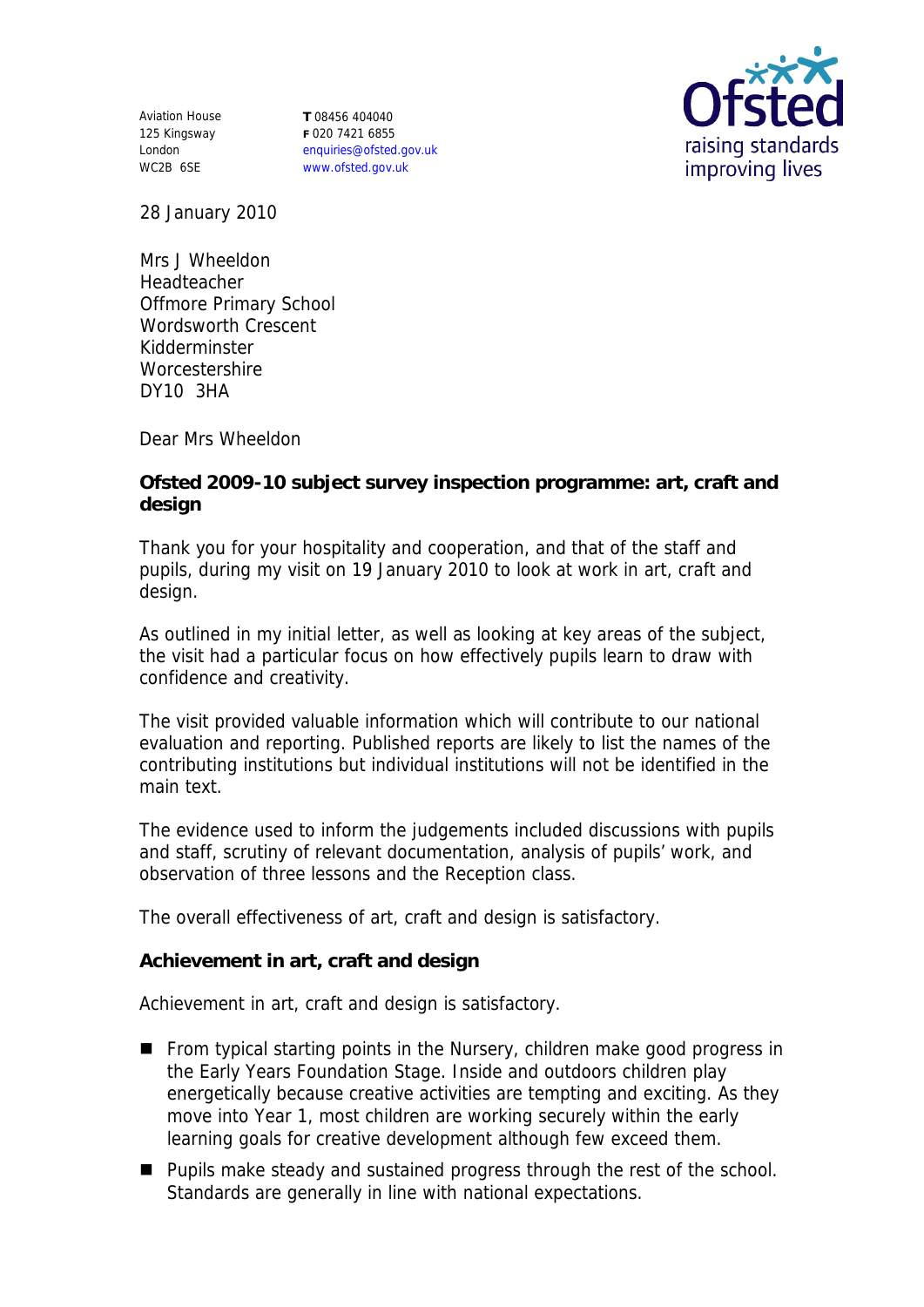■ All pupils' behave excellently and use tools and materials with considerable care and respect. They work productively in lessons.

**Quality of teaching of art, craft and design**

The quality of teaching of art, craft and design is satisfactory.

- Teaching is well organised and structured to make the best use of time.
- A secure system for assessing pupils' overall attainment is in place. However, some assessments are imprecise because outcomes are not yet moderated to ensure consistency across year groups.
- Some activities are not matched closely enough to pupils' needs and abilities but they receive appropriate support and guidance.
- **Pupils are encouraged to evaluate their work and are directed towards** recognising quality in their own work and others'.
- Some very creative approaches are used to encourage pupils to fire their imagination to use in their work. Music and movement are used poignantly to set the scene before work commences.

**Quality of the curriculum in art, craft and design**

The quality of the art, craft and design curriculum is satisfactory.

- The curriculum for children in the Early Years Foundation Stage is good. The Forest School provides an excellent outdoor environment that stimulates children's senses; inspiring activities enable children to express their creativity as they draw upon their imagination.
- Cross-curricular links are developing satisfactorily to promote pupils' interest, engagement and understanding of art in the context of other subjects.
- $\blacksquare$  There is ample opportunity for all pupils to access the full range of curriculum opportunities including gallery visits, artists-in-residence and art clubs.
- The curriculum is not adapted sufficiently to meet pupils' individual needs, especially the most able and those with special gifts and talents.
- School-based exhibitions and participation in local art-based events are prized by pupils, their families and staff and enable pupils to make a good contribution to the community.

**Effectiveness of leadership and management in art, craft and design**

Leadership and management of art, craft and design are satisfactory.

■ The subject is valued highly in the school and led with passion to promote creativity.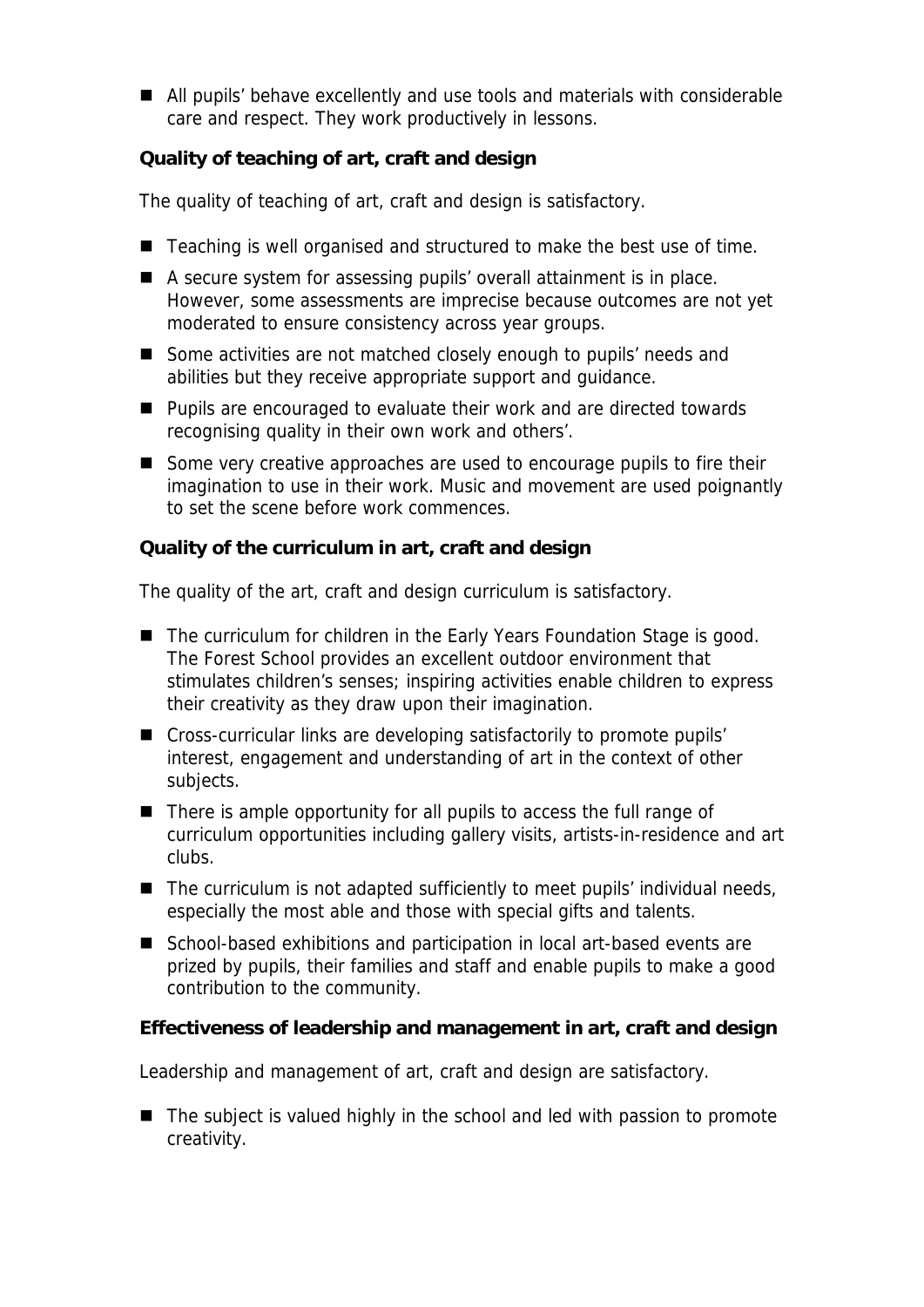- Since its recent re-designation as a primary school, the challenge of extending leadership skills across a wider age range is being met with positive attitude and resolve.
- The school has identified that for some staff, especially those who are teaching unfamiliar age groups, subject knowledge is a priority for professional development.
- Monitoring is regular but not always sufficiently focused on how effectively teaching promotes successful learning and achievement.
- Collections of work and photographs provide helpful guidance for staff on curriculum coverage and ideas for future planning. These are not yet levelled or annotated to provide teachers with an overview of progression or to exemplify National Curriculum attainment levels.
- Subject coordination has an impact on communicating high expectations through eye-catching displays around the school.

**Subject issue: How effectively do pupils learn to draw with confidence and creativity?**

Pupils learn to draw satisfactorily.

- In the Early Years Foundation Stage, children draw everything for themselves and do so boldly and confidently.
- Work seen on display and in pupils' sketchbooks shows that their drawing develops competently over time. Outcomes are broadly satisfactory by the end of Year 6.
- Sketchbooks are underused to practise, experiment and explore so that pupils build a personal repertoire of techniques to refer to and use in future work.
- There is a lack of focus on the systematic development of drawing skills in different curriculum contexts.

**Examples of good practice, which we discussed, include:**

■ the provision for creative development in the Forest School.

**Areas for improvement, which we discussed, include:**

- $\blacksquare$  improving the consistency and quality of teaching and learning to raise achievement by ensuring that:
	- teachers develop a secure understanding of progression
	- curriculum planning reflects systematic teaching of skills tailored to pupils' needs and capabilities
	- accuracy in assessment is achieved through regular moderation
- deepening pupils' knowledge and refining their skills by:
	- using sketchbooks regularly for a wider range of purposes